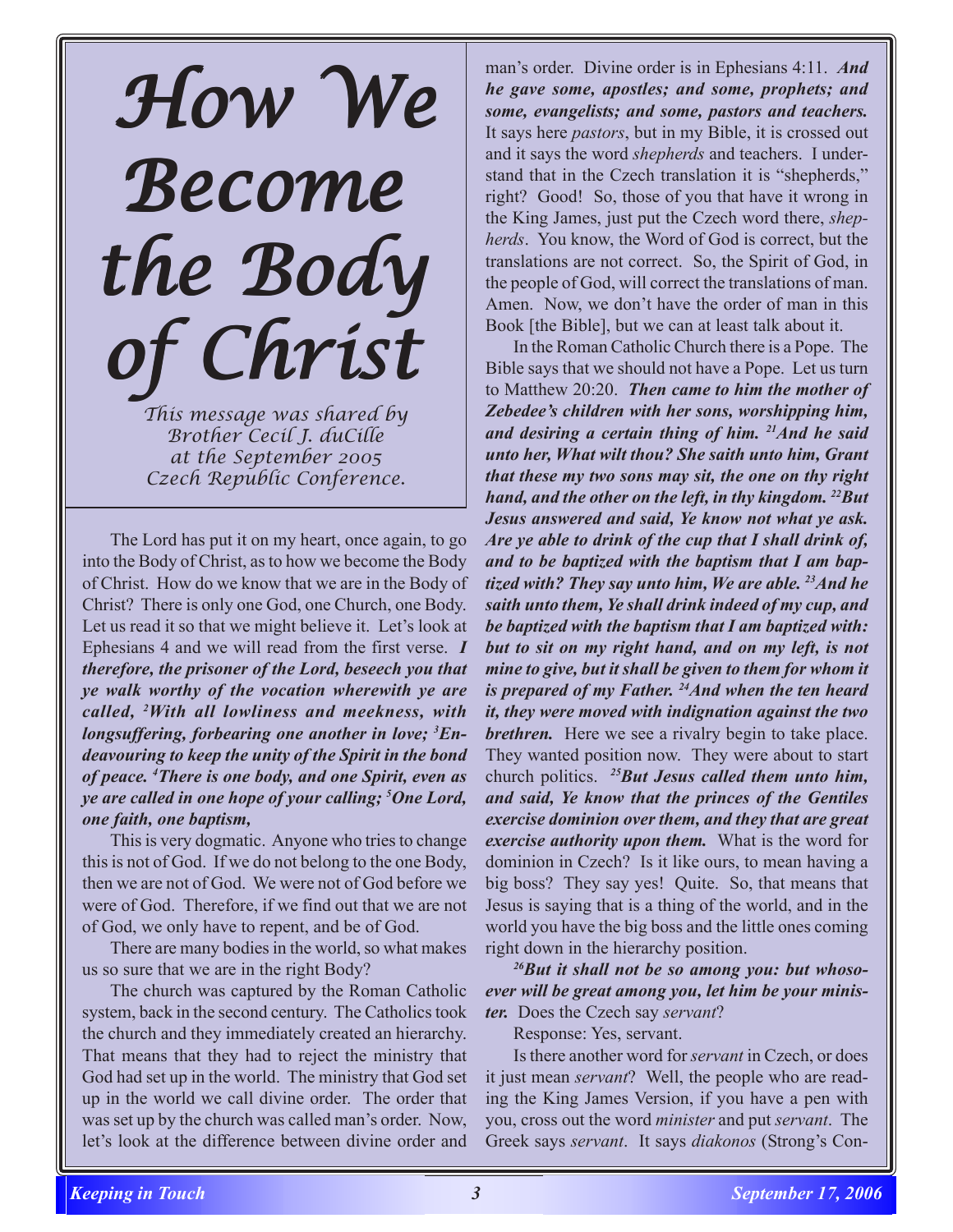cordance #G1249) and it means *servant*. Is Brother Patrick [from Germany] here? What does your Bible say?

Response: It says *servant*.

Good. So you couldn't mistake it for a man with a collar and the boss of a church? You see, in English, it says *minister*, and *minister* is a Latin word which means *servant*, but it has been changed by the church to mean the *boss* of the church. What do you call the man who is the head of a church congregation in Czech?

Response: Pastor.

You call him *pastor*. You don't have a word for minister, like how we have the minister who is the man with the collar, and the head of a church?

Response: The word *minister* is used for the members of the government, so we would not use that in the church.

So you don't use it. Okay. Yes, brother?

Response: In the Catholic environment, the one that you call a priest, you call him minister.

In Latin, *minister* means *servant*, but the church changed it to mean the man who is the head of the church. *And whosoever will be chief among you, let him be your* slave (Matthew 20:27). Is it *slave* in the Czech language?

Response: No, we have *servant*.

You have servant. Cut it out and put *slave*. Those of you whose Bible says anything else besides *slave*, Brother Cec says that it is *slave*. I am talking from the Greek. I am reading the Greek. It says *doulos* (Strong's Concordance #G1401). *Doulos* could not be anything else but slave. Is Mr. Elberfelder [the German Bible translation] saying *slave*?

Response: Yes.

Das ist gut! [Brother duCille motions with two thumbs up!] We can therefore see very clearly that God is saying you must not have an hierarchical system in the church. So, if you are going to take charge of a church, the first thing that you would have to do is to break God's divine order that He has put in the church and put in your own order. I am saying this to you, brethren, because if you are subject to any other order but God's order, you are not in the Body of Christ. God has His order established in the earth in spite of all this confusion that we have in church business. So, it is necessary, especially at this time, for the people of God to find God's order.

Jesus called some fishermen and a few learned men. He selected 12 of them and called them the "apostles of the Lamb." These 12 people were people who God chose from the foundation of the world to

become apostles for all time and eternity. Anytime anything would happen to one of these apostles, God would put in another apostle. We find out that when Judas betrayed Jesus, God called Paul and put Paul into the apostolic ministry. The brethren didn't get the message because they had a ballot, voted and put in a man named Matthias. And from the time that they put in Matthias, we never hear another word about him. But God selected Paul and put him in as an apostle to fill the place of Judas. So, that apostolic thing was closed. You cannot have an apostolic ascension that is like, when the king dies, his son takes over. So, when the church begins to appoint their own apostles, then they are going against God's divine order.

I want to make it scripturally clear. Turn your Bibles back to Matthew. Let's go to Matthew 23, and I want you to listen carefully to this. Starting in verse 7, *And greetings in the markets, and to be called of men, Rabbi, Rabbi. 8 But be not ye called Rabbi: for one is your Master, even Christ; and all ye are brethren.* So when we talk about Master or Rabbi, which is really Hebrew… we don't call anybody Rabbi, but we call them Master. What about Doctor? Nowadays, all the preachers are Doctor So and So, and Doctor So and So. It means that these people are saying that they are Doctors of the Word of God. When you are sick, you go to a doctor, sure. And there is no problem about being a Doctor of Philosophy, but a Doctor of Theology is an offense before God. Therefore, you don't call anybody Master. *And call no man your father upon the earth: for one is your Father, which is in heaven* (Matthew 23:9). Now, I had a father, and you have a father, and I called him Father, but that was my natural father. It wasn't an offense before God. But if I began to call Brother Burt, "Father Burt" or "Father Asbill," then you would know that we are way out of God's order. So, one of the problems is not only of those who are called *Father*, but also for those who call them father

Now, what about the Great Father? In other words, it is wrong to call a man Father, spiritually Father So and So. But what about calling him the Great Father? Papa? Pope? That is entirely out of God's order. So you must not call anybody Father; you must not call anybody in the church, spiritual Father or Pope. So, what about those that do call themselves Father and Pope? It means that they are not hearing from God, and it means that you cannot hear from them.

At this hour, we are putting the Body of Christ in order. Everybody must have a head, and Jesus Christ is the Head of the Body of Christ. When we come in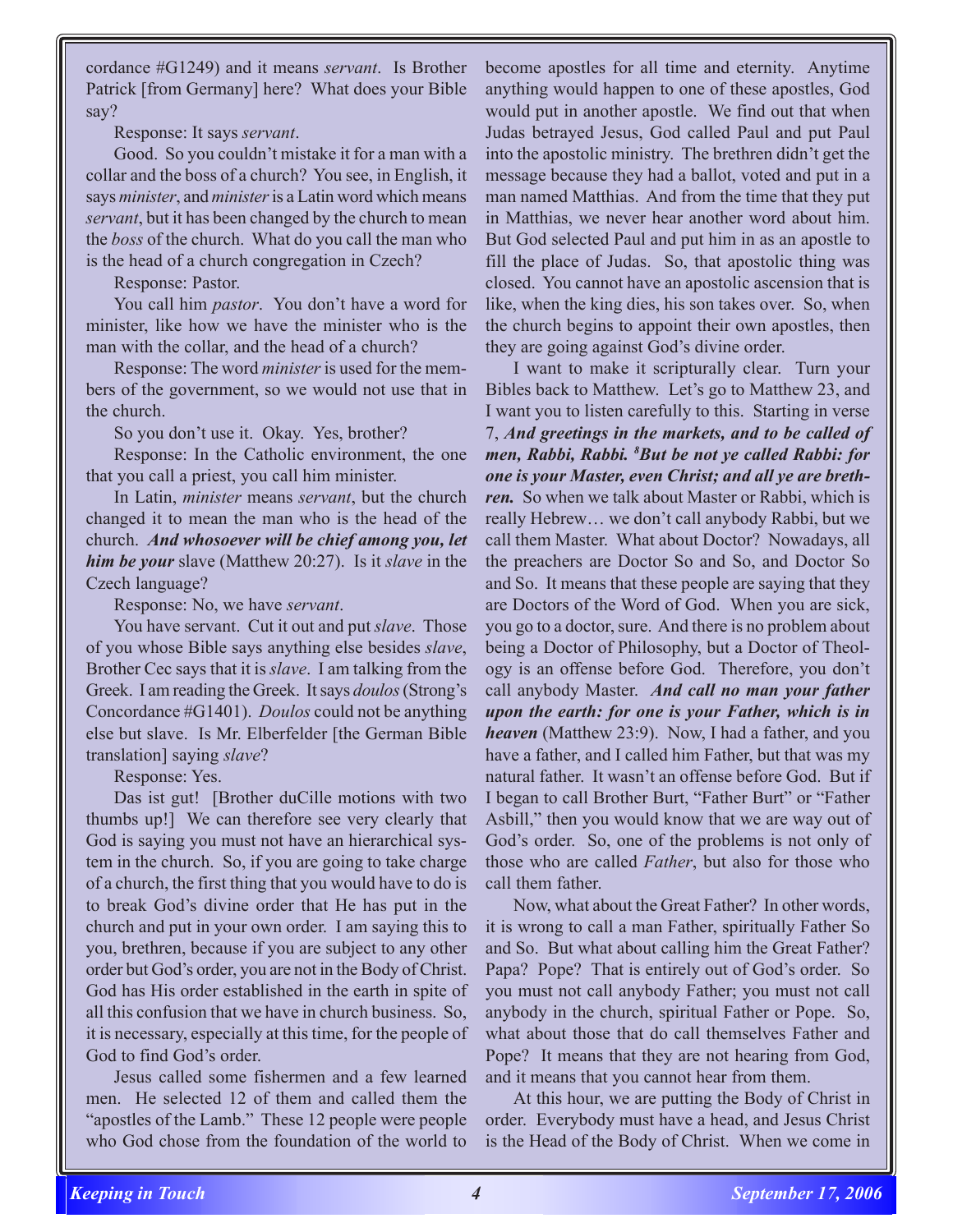here and gather together, we gather together to hear Jesus. We recognize Jesus Christ as the Head whenever we gather together. We want to hear what Jesus says. Now, if someone gets up and prophesies in the name of any other name besides Jesus, it is a false prophet. Now, how do you identify a false prophet? Can you figure it out? How would you identify a false prophet? The main identification of a false prophet is that he has a false spirit. He does not speak from the Spirit of God. His spirit is not of God, it is of the devil. His duty is to deceive, to disrupt, and to destroy. What does God say about true prophecy? It is given for exhortation, edification, and comfort (I Corinthians 14:3). See? So you have to learn to recognize true prophecy - true prophet, different from false prophet.

Now, let us continue to look at the Body of Christ.

We go back around to Ephesians and it says that God has set in the church… (Ephesians 4:11). Now, if somebody else sets a ministry in the church, then it is not the Body of Christ. I mean, I am coming to it, and I hope that you are going with me. It is the ministry that makes the Body, the Body of Christ or not the Body of Christ. Let us look



at all. Wood means humanity and gold means divinity. So you see, it is God's idea that our humanity should be covered by His divinity so that we would not have a human organization, but a divine organization. Human beings cannot organize a divine organization, so we have to be organized by God.

Now, let us read what God says about the five bars. This is one, one is like this, one is like this, one is like this, one is like this. All the bars are held by three golden rings through each board. It is the boards that hold the bars, and the bars keep the boards.

Now, these five bars represent five ministries. The long one is the apostles, and the shorter ones represent prophets, evangelists, shepherds and teachers. This word is wrong for shepherd. [Pointing to the Czech translation] Don't you have another word for shep-

herd?

Response: No. This is the word for shepherd. This is the word for the man who tends the sheep.

So, the man who tends the goats and cows, the herdsman, what do you call him?

Response: There is another word in Czech for the man who tends

at the departure, when we began to depart from being the Body of Christ to be different denominations. We departed with the appointment of ministers that were appointed of men. The seven churches of Asia rejected Paul as a minister of God. From the time that they rejected the ministry of Paul, they began to get into false doctrine. I am going to draw on the board for you the picture that God puts in the Bible of the Body of Christ.

Do you know that the Outer Court church is not the Body of Christ? What I want to draw is the boards, twenty boards. [see illustration above] The boards on the corner of the end are double. Do you understand what I am trying to draw? Now, there is one bar going right through this. The bar is held by rings, golden rings. The boards are made of wood and gold. The gold covers the wood, so that the wood does not show

the sheep, in Czech - *ovcak*, but it also means the dog who watches over the sheep. So, we consider the word *pastyr* the word to be used for *shepherd*.

You see, the word *pastor* is Latin. It is a Latin root. In Latin, it means that you can keep cows, you can keep hogs, you can keep goats, or you can keep sheep. But in the Greek rendition of the word, you can only keep sheep as a shepherd. So, Jesus said, "I am the good Shepherd" (John 10:11). Now, if you read that passage for me in Psalm 23, I would like to know what word is used. Do you say, "I am the good pastor"?

Response: *Pastyr*.

Well, many of these languages were not designed for spiritual language.

All right, let us look at Ephesians 4:11, *And he gave some, apostles; and some, prophets; and some,*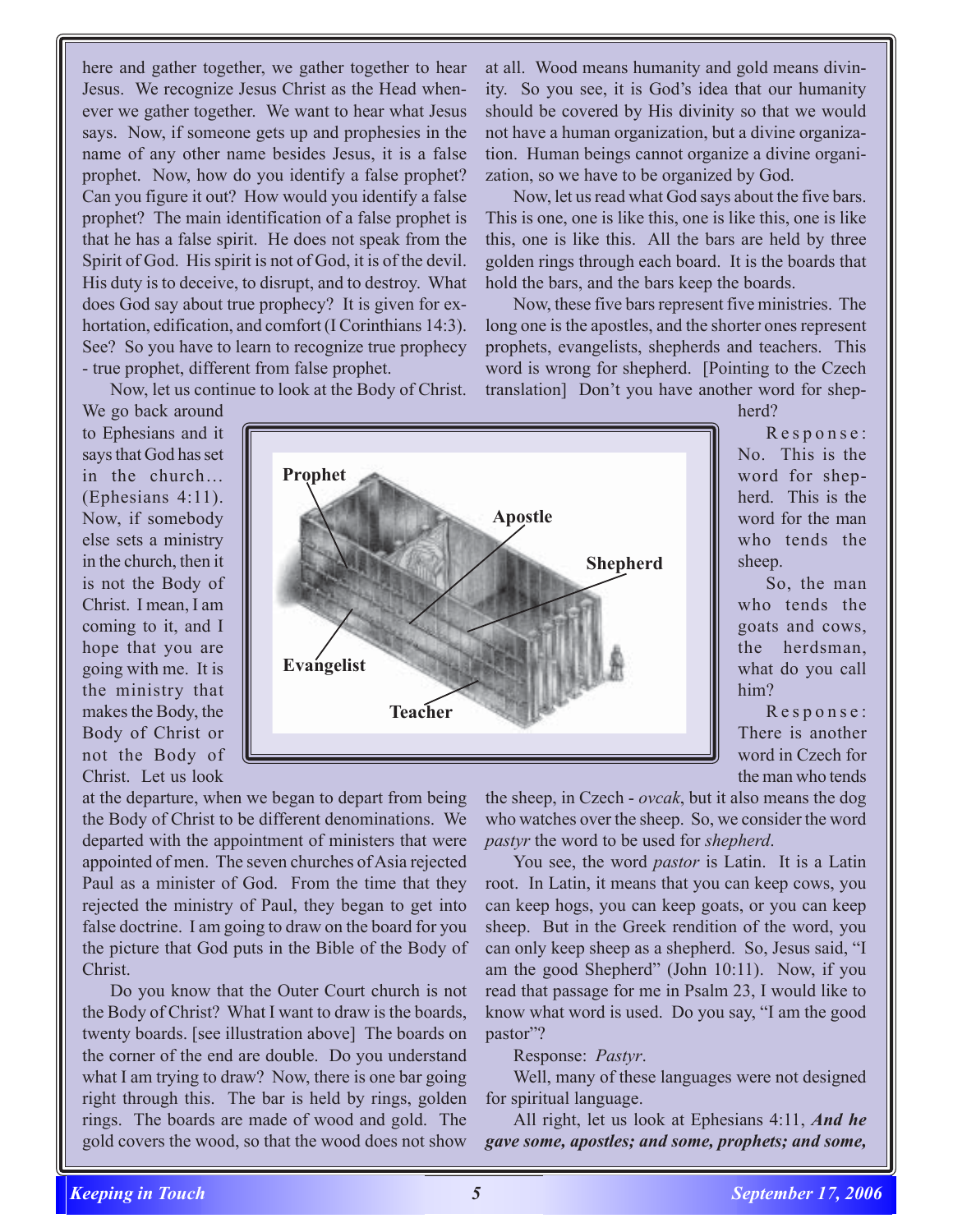*evangelists; and some,* shepherds *and teachers; 12For the perfecting of the saints, for the work of the ministry, for the edifying of the body of Christ*.So, the word *ministry* here, what do you have in Czech?

Response: *Service*.

Does it mean preaching the gospel?

Response: It speaks about service. To serve others, being a servant to others.

## *The ministry that God sends to you will make you work for God. work God.*

It said it is for the perfection of the saints so God is saying that He has set a ministry in the world to perfect the saints. Now, if you give the saints wrong doctrines and dogmas that are made by man, instead of perfecting them, it will kill them. So, it depends upon what apostolic teaching you are following - that is what decides whether you are in the Body of Christ or not.

Let us take some of the teachings that have turned away from God. What about communion? When you bless the bread, does it become meat? When you bless the wine, does it become the Blood of Jesus Christ? The answer is NO. So, if you have a doctrine that when a person takes the bread and the wine, it makes him holy, it is a false doctrine. Therefore, the true apostles of God must teach the truth to bring people away from these lying doctrines. Let us consider the doctrine of rapture. If you teach the people that they are going to be raptured from the world and taken away to another place, it is a false teaching. The people need to know that they are going to have to overcome here on earth and don't feel that they are going to escape the tribulation while all the other people have to go through it. We saw the Chinese church destroyed because they believed they were going to fly away, and Jesus didn't come and take them away out of their tribulation. The people of God must understand that God wants us to overcome. Therefore, the church must go through the tribulation. There are many, many other doctrines that we would need to go into, but God promises us that He would bring the truth to us in the end time. The idea that only the ministry is hearing from God and that you only have to listen to what the ministries say, and not hear from God for yourself is indeed a wrong doctrine. Let me show it to you here. [refering back to illustration on previous page]

The boards have gold covering them and golden rings on them. Now, it is the ring that holds the bar. If the bar is the ministry, then it is the congregation that holds the ministry and not the ministry that holds that congregation. So then, the church has to bring in all kinds of psychological ploys to hold their congregation.

I remember when we started a group in Port Saint Lucie, where I live, and a lot of the people broke away from the churches to come and hear the truth. All of a sudden, our congregation was filled with ministers and spies. They came in to see what I was preaching in order to get back their people. Soon they began to tell the brethren all manner of lies about what we were preaching. They have a thing in the church order, a psychological plan called "kicking upstairs." Okay, I'll explain it. This sister came and she accepted that this Word of the Lord was true. When the pastor heard this, he immediately promoted her. He made her leader of the choir. She loved music, so she was taken up with that and we never saw her again. Psychology is strange fire that they bring into the congregation.

Now, how do you know that you are part of this Body of Christ? You must have gold before you can hold a golden bar. In other words, you must have the Spirit of God working with you. You must be hearing God before you will be able to hear the truth from God. So, if you can't hear God, you can't be part of the Body of Christ because God says, "I will walk in them, and I will talk in them" (II Corinthians 6:16). So, if you are not able to hear the voice of God at all, you are not able to listen to the ministry of God. He says here in Ephesians 4:12, *For the perfecting of the saints, for the work of the ministry, for the edifying of the body of Christ.* That means that the ministry that God sends to you will make you work for God. In other words, what you are receiving from God is supposed to help you to begin to minister to others. But you are not perfect. It says, *Till we all come in the unity of the faith, and of the knowledge of the Son of God, unto a perfect man, unto the measure of the stature of the fulness of Christ* (Ephesians 4:13). Now, what this is saying is that we are not all perfect. We all don't believe the same thing - 1, 2, 3, and going down, but that when we keep fellowshipping together, we will all come to the truth.

*14That we henceforth be no more children, tossed to and fro, and carried about with every wind of doc-*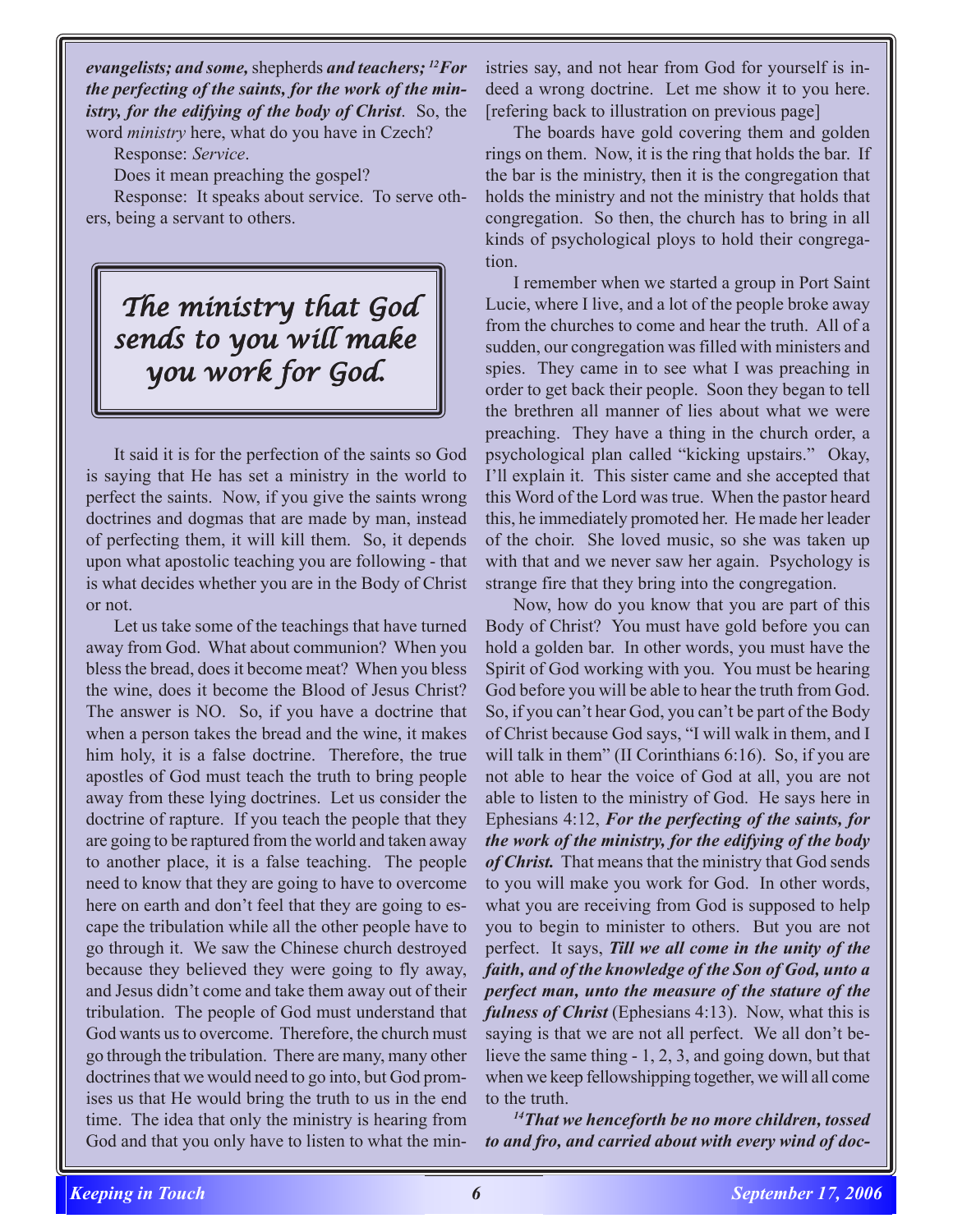*trine, by the sleight of men, and cunning craftiness, whereby they lie in wait to deceive; 15But speaking the truth in love, may grow up into him in all things, which is the head, even Christ: 16From whom the whole body fitly joined together and compacted by that which every joint supplieth, according to the effectual working in the measure of every part, maketh increase of the body unto the edifying of itself in love.* Now, if you are walking in the Body of Christ, you will begin to grow in love. One sign that tells you that you are really in the Body of Christ is if you are growing in love. I am going to give you some time to question this, because we are not able to go into all the details.

So, let us see if we can understand what we are looking at here. God is saying that the only place you should be at this time is in the Body of Christ. The long bar does not represent a person. It represents an apostolic ministry. Do you understand? In other words, God has appointed certain people to teach His people and they are called apostles - those who are trained by God and sent. Another bar represents the prophet ministry. We have the prophet ministry in certain people that have developed in this ministry, but the ministry of the prophet is in you. That is why you have dreams and visions, and you must not interpret your own dreams or visions. But God is placing dreams and visions in the whole Body, so that the Body might be led by the Spirit of God. Now, if you understand that, I will go to the other bars.

There is the evangelist. It is a spirit that is not only in certain individuals, but it is in all of you. There is a desire in you to tell somebody else. The last time I saw you brethren from Switzerland, you were alone. Today, you have two more here with you. It means that there is something in you that is saying, "I must tell somebody else." That is the spirit of the evangelist. But suppose that spirit was in you and you were a Roman Catholic? You would be misleading people. Do you understand what I am saying? In other words, when I talk about the Catholic system, I am not just talking about the Roman Catholic Church. All the daughters of Rome have been doing worse than Rome. What God is saying to us today is, "Come out from among them" (II Corinthians 6:17). Some of us have come out of the churches, but we have the churches in us. Some of the evangelists on the television, they are preaching that the only place to go is back to Rome. Any spirit or any person that is leading people back to Rome is not of God, it is a spirit of the devil. The Bible tells me, "Come out from among them," and it says, "Flee from Babylon" (Isaiah 48:20). I tell you

something, if at this time you don't flee from that spirit of denominationalism, the plague of division is going to take you. God says that if you don't flee, you will suffer the consequences that they are going to suffer.

Let me prove to you that the anti-Christ is coming out of the church system. If you would turn around to Daniel, let us look at the  $9<sup>th</sup>$  chapter and the  $26<sup>th</sup>$  verse. *And after threescore and two weeks shall Messiah be cut off, but not for himself: and the people of the prince that shall come shall destroy the city and the sanctuary; and the end thereof shall be with a flood, and unto the end of the war desolations are determined.* The *prince that shall come* is referring to the anti-Christ.

Response: Our translation is very bad. It is completely different.

What does yours say? Does it say that there is a prince that shall come?

Response: Yes. It said an anti-Christ.

Okay. What about you, brother? Our Bibles agree then, that this is referring to the anti-Christ that shall come? And it says that those are the people who will destroy the sanctuary. Now, the people that destroyed the city and the sanctuary were the Roman Army under Titus. History tells us that the people who destroyed the city and the sanctuary were the Roman Army. So, it means that the anti-Christ will come out of Rome. Do we understand it? So, there is no doubt, that anyone who puts himself up in place of Christ is anti-Christ.

I don't know what you have in your Bible, but the Pope is in the place of Christ. He says he is Christ. You say, "No, he didn't say so." Well, this is what the Pope is. He says, he is Vicarius Fili dei. Vicarius Fili

> *One sign that tells you that you are really in the Body of really in of Christ is if you are growing in love. growing love.*

dei = Vice Son of God. If he is the Vice Christ… the languages might have a problem. When you have a president, you also have a vice president. So when the president is absent, who is president? You wouldn't have that over in Germany, would you, brother?

Response: Vice president.